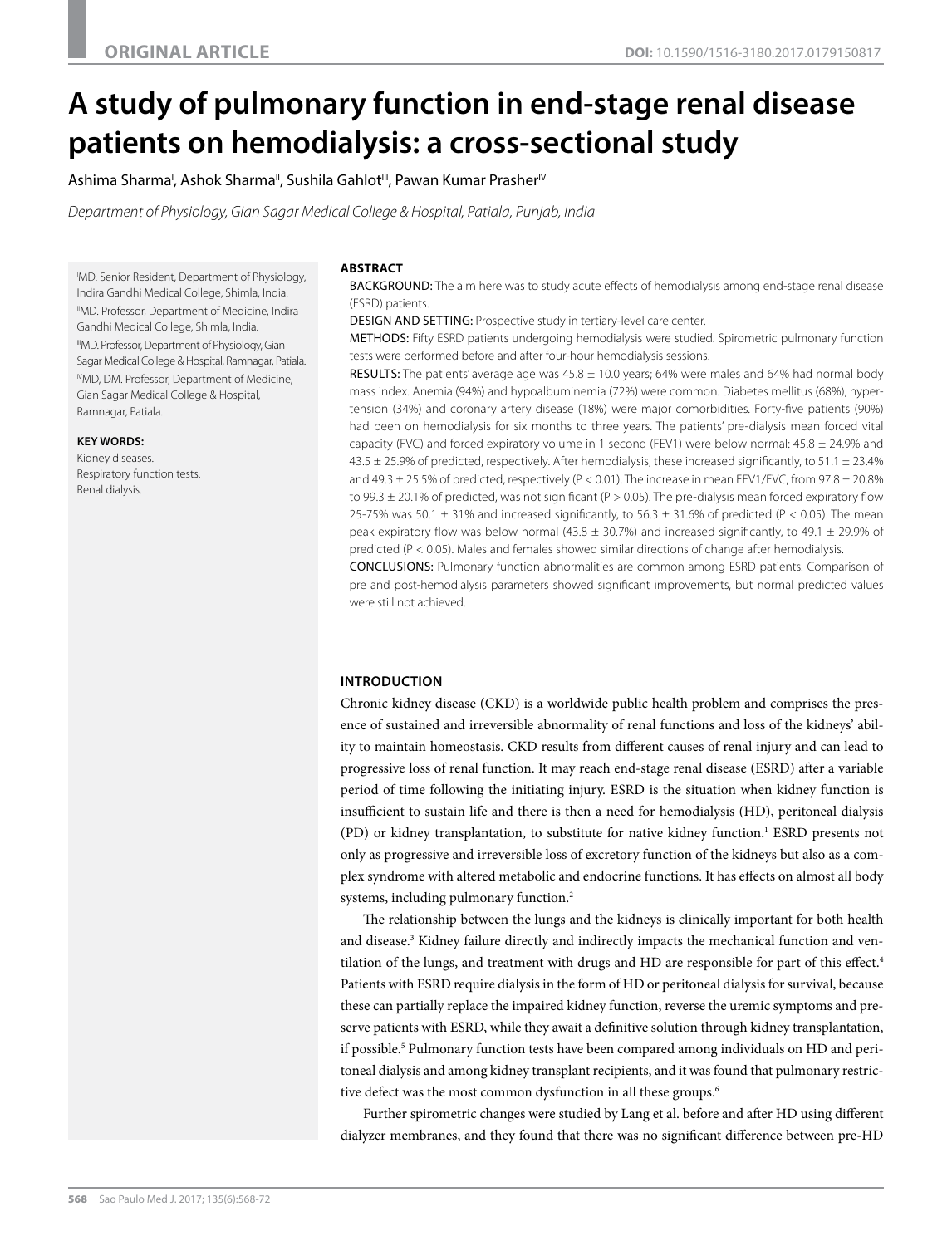and post-HD vital capacity.7 On the other hand, in a similar study on the acute effects of HD, Rahgoshai et al. demonstrated that pulmonary function, and especially forced vital capacity (FVC), improved after a HD session; while no significant improvements in forced expiratory volume in 1 second (FEV1), FVC or FEV1/ FVC ratio were observed.<sup>8</sup>

Dialysis may have beneficial effects at least in the initial stages of some respiratory disorders among CKD patients without primary lung disease. It may lead to improvement of respiratory symptoms and even pulmonary function test values.<sup>9</sup> However, the immune response resulting from contact between blood and bioincompatible dialysis filters may cause complement activation, which can have a deteriorating effect on the respiratory system and can even cause respiratory distress.10

HD-related hypoxemia is another issue among ESRD patients. HD can reduce pulmonary edema around the small airways, and this may lead to dilation of the small airways (decreased closing capacity). It also gives rise to improved basal ventilation and perfusion.<sup>11</sup>

The effects of HD on patients with CKD relate mainly to changes to the volume of body fluid, thus leading to reduction of the amount of water in the lungs following dialysis. Hence, HD improves respiratory status but it may cause pulmonary complications as well, due to various pulmonary injuries of multifactorial origin. Moreover, the malnutrition and degenerative alterations that can occur in CKD patients persist, thereby worsening muscle loss and predisposing these patients towards fatigue, with increases in respiratory rate and work.<sup>12</sup>

## **METHODS**

**Design:** Our study was prospective and was conducted over a one-year period from November 2011 to December 2012, in a tertiary-level care center. It was an observation study. It was conducted on 50 ESRD patients undergoing HD. The study was approved by our institution's research ethics committee.

**Inclusion criteria:** Ambulatory, clinically stable patients in the age group of 18-60 years, who had been undergoing HD for more than three months, were included in the study.

**Exclusion criteria:** Patients with histories of smoking (current or previous), acute infection, acute renal failure, chronic lung disease, tuberculosis, skeletal muscle abnormality, decompensated heart failure, arrhythmias or liver cirrhosis, and patients in severe respiratory distress or who were unable to undergo spirometry, as assessed by the clinician administering the treatment, were excluded from the study.

The patients were given explanations regarding the purpose of the study and written informed consent was obtained from them. Individuals' data were recorded on an assessment form. The glomerular filtration rate (GFR) was estimated by using the empirical formula for creatinine clearance (Cockcroft-Gault equation).

HD was performed using the Fresenius Medical Care 4008- S, a German machine. While the patients' blood flow range was variable from 300 to 350 ml/min, the dialysate flow was constant (500 ml/min). Dialysis was done using a biocompatible membrane and bicarbonate buffer. Intra-dialysis ultrafiltration was based on the patients' condition and on their weight gain during the interdialytic period.

The pulmonary function tests were performed using a computerized spirometer ("Medicaid Spirometer"). This automatically corrected all gas volumes to body temperature and pressure, saturated (BTPS), i.e. a set of conditions at body temperature, with ambient pressure and with saturation with water vapor. Spirograms (flow volume and volume-time graphs) were produced, along with numerical data and the predicted percentage values for the spirometric parameters. Spirometric variables were recorded 15 minutes before and after the first HD session of the week.

The data obtained were analyzed statistically with the aid of the Statistical Package for the Social Sciences (SPSS) for personal computer, version 11.0, and paired t tests were used for comparative analyses.  $P < 0.05$  was taken to be significant and  $P < 0.01$ was taken to be highly significant.

#### **RESULTS**

This study was conducted from December 2011 to December 2012. A total of 50 patients met our inclusion criteria and were included in the study. The mean age of the study patients was  $45.8 \pm 10.0$  years (range 24 to 60 years). The majority (62%) of the patients were below fifty years of age. Males formed the predominant group among the patients (64%) and 72% of the patients were from a rural background. The majority (64%) of the patients had a normal body mass index (BMI). BMI did not differ statistically according to gender (**Table 1**).

On investigation, 94% of the patients were anemic (hemoglobin < 12 g%). The hemoglobin values ranged from 5.0 to 12.5 g/dl (mean  $\pm$  standard deviation, SD: 9.5  $\pm$  1.6) among all the patients. For males, the hemoglobin range was 7.5-12.5 g/dl  $(10.2 \pm 1.3)$ , while for females, the values were 5.0-11.0 g/dl  $(8.3 \pm 1.5)$ .

The serum albumin levels ranged from 2.4 to 4.2 gm/dl. The mean serum albumin concentration was  $3.28 \pm 0.48$  and 72% of the patients had hypoalbuminemia. Pre-dialysis serum urea levels ranged from 92.0 to 278.0 mg/dl  $(163.1 \pm 39.1 \text{ mg/dl})$ , serum creatinine 4.6-19.7 mg/dl (9.9  $\pm$  3.3 mg/dL) and estimated GFR 3.0-19.8 ml/min/1.73 m<sup>2</sup> (7.8  $\pm$  3.4 ml/min/1.73 m<sup>2</sup>). There were no statistical differences in baseline urea and creatinine levels

| Table 1. Body mass index status of study patients (in kg/m <sup>2</sup> ) |
|---------------------------------------------------------------------------|
|---------------------------------------------------------------------------|

| Body mass index $(kg/m2)$ | No. of patients (n) | (%) |
|---------------------------|---------------------|-----|
| Underweight $(< 18.5)$    | 10                  | 20  |
| Normal (18.5-24.99)       | 32                  | 64  |
| Overweight (25-29.99)     | 8                   | 16  |
| Obese $(>30)$             | 0                   | Ω   |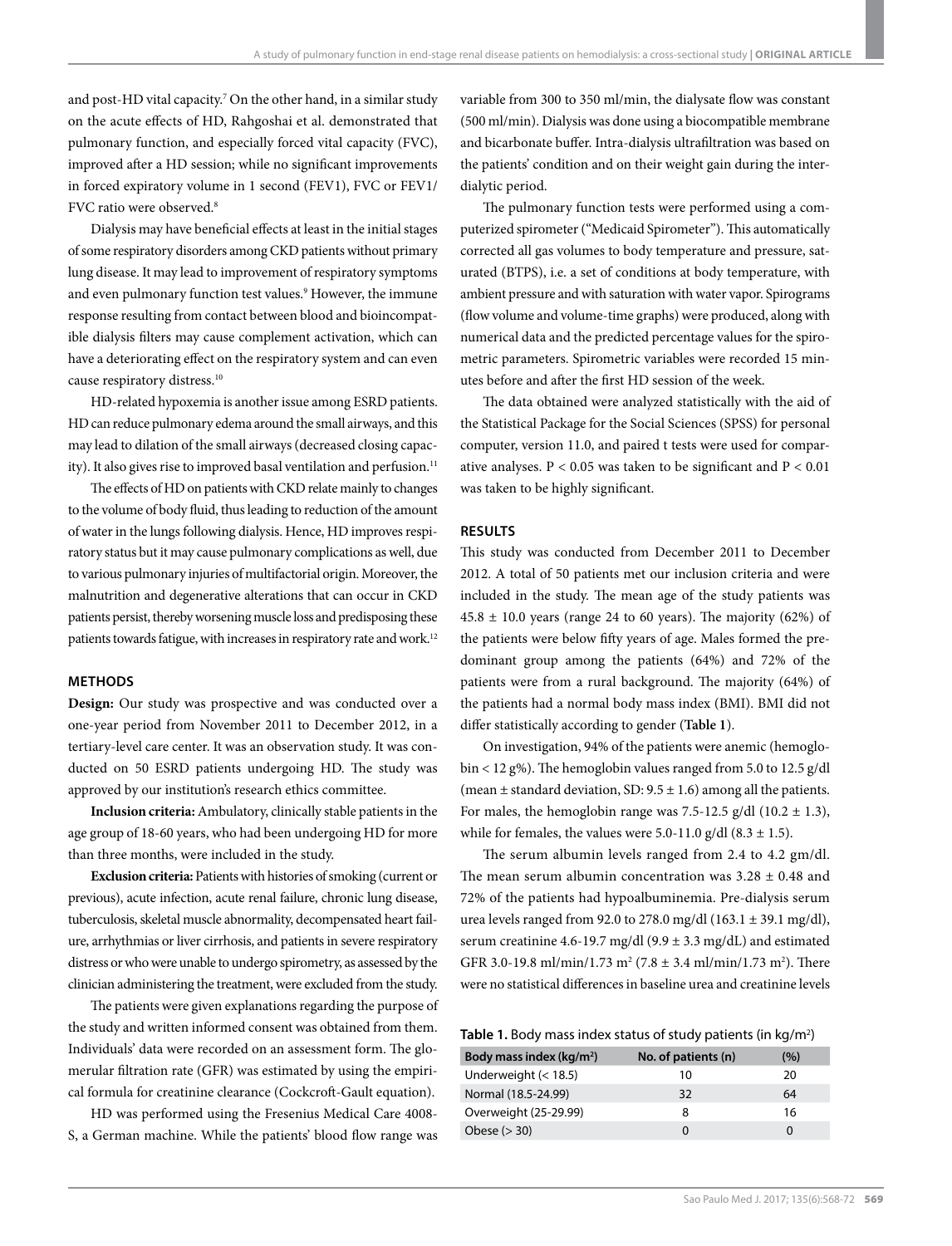according to gender, but estimated GFR was significantly higher in males  $(8.8 \pm 3.5 \text{ ml/min}/1.73 \text{ m}^2)$  than in females  $(6.0 \pm 2.3 \text{ ml/m}^2)$  $min/1.73$  m<sup>2</sup>).

Forty-five patients (90%) had been on HD for six months to three years and only 10% had been on HD for less than six months. The proportions were identical for males and females (**Table 2**). The majority (58%) of the study patients (62% of the males and 50% of the females) were undergoing HD twice a week, while 30% of all the patients (31% of the males and 28% of the females) were undergoing HD three times a week. Eight percent of the study patients were on hemodialysis once a week and another four percent once every two weeks (**Table 3**). 68% of the patients were diabetic before they were diagnosed as having CKD, while 34% were known to be hypertensive and 18% had coronary artery disease.

The percentages of the predicted spirometric parameters (% pred) and changes to spirometric parameters among our study patients after hemodialysis are presented in **Table 4** and **Table 5**.

**FVC:** The mean FVC of the study patients was 45.8 ± 24.9% pred, i.e. well below the normal predicted values for pulmonary function (normal is more than 80% of the predicted values), determined through spirometry. After HD, the mean FVC increased to  $51.1 \pm 23.4\%$  pred, and this increase was statistically highly significant (P < 0.01) (**Table 4**).

**FEV1:** The mean FEV1 of the study patients was 43.5 ± 25.9% pred, which was also well below the normal predicted values (normal is more than 80% of the predicted values). After HD, the mean FEV1 increased to  $49.3 \pm 25.5\%$  pred, and this increase was statistically highly significant (P < 0.01) (**Table 4)**.

**FEV1/FVC%:** The mean FEV1/FVC% of the study patients was  $97.8 \pm 20.8\%$  pred. After HD, the mean FEV1/FVC% increased to 99.3  $\pm$  20.1% pred, but this increase was not statistically significant (P > 0.05) (**Table 4)**.

Forced expiratory flow **(FEF) 25-75%:** The mean FEF 25-75% of the study patients was  $50.1 \pm 31\%$  pred. After HD, the mean FEF 25-75% increased to  $56.3 \pm 31.6$ % pred, and this increase was statistically significant (P < 0.05) (**Table 4)**.

Peak expiratory flow rate **(PEFR):** The mean PEFR of the study patients was  $43.8 \pm 30.7\%$  pred, i.e. well below the normal range (normal is more than 80% of the predicted values). After HD, the mean PEFR increased to  $49.1 \pm 29.9\%$  pred, and this increase was statistically significant (P < 0.05) (**Table 4**).

The overall analysis on pulmonary function in our study revealed that the majority of the patients (82%) had a normal FEV1/FVC ratio (> 70%) and low percentages of the predicted FVC value (< 80% pred), which was indicative of restrictive pulmonary disorder. Moreover, 6% had an FEV1/FVC ratio less than 70%, which indicates obstructive respiratory disorder. However, because these patients also had low FVC, they could be included in the category of mixed respiratory disorder. Only 12% of the study patients had pulmonary function in the normal range.

There were no statistically significant differences in any of the spirometric parameters after HD when compared on the basis of gender. Males and females showed similar directions of change after HD (**Table 5**).

# **DISCUSSION**

The mean age of our study patients was  $45.8 \pm 10.0$  years and  $62\%$ of them were < 50 years, thus suggesting that CKD had emerged as an early complication of various disorders. The preponderance of males (64%) may have reflected either greater prevalence of CKD among males or, alternatively, poor availability of costly HD treatment for female patients, due to various sociocultural and economic constraints. The mean BMI of the study group was  $21.6 \pm 3.0$  kg/m<sup>2</sup> and 20% had BMI <  $18.5$  kg/m<sup>2</sup>, but the majority

#### **Table 2.** Duration of hemodialysis among study patients

| <b>Duration of hemodialysis</b> | <b>Males</b> | <b>Females</b> | <b>Total</b> |
|---------------------------------|--------------|----------------|--------------|
|                                 | $(n = 32)$   | $(n = 18)$     | $(n = 50)$   |
| $<$ Six months                  | $3(9.4\%)$   | $2(11.1\%)$    | $5(10.0\%)$  |
| Six months to one year          | 12 (37.5%)   | 7 (38.9%)      | 19 (38.0%)   |
| > One year to three years       | 17 (53.1%)   | $9(50.0\%)$    | 26 (52.0%)   |

| <b>Frequency of hemodialysis</b> | Total ( $n = 50$ ) | $\%$ |
|----------------------------------|--------------------|------|
| Three times a week               | 15                 | 30   |
| Twice a week                     | 29                 | 58   |
| Once a week                      |                    |      |
| Once every two weeks             |                    |      |

| Table 4. Percentage of predicted spirometric parameters among the study patients (before and after hemodialysis [HD]) ( $n = 50$ ) |  |  |  |  |  |
|------------------------------------------------------------------------------------------------------------------------------------|--|--|--|--|--|
|                                                                                                                                    |  |  |  |  |  |

|                        |                           |                          | <b>Paired differences</b> |           |            |              |         |
|------------------------|---------------------------|--------------------------|---------------------------|-----------|------------|--------------|---------|
| Spirometric parameters | Before HD (mean $\pm$ SD) | After HD (mean $\pm$ SD) | Mean                      | <b>SD</b> | <b>SEM</b> | 95% CI       | P-value |
| <b>FVC</b>             | $45.8 \pm 24.9$           | $51.1 \pm 23.4$          | 5.3                       | 8.6       | 1.2        | $2.8 - 7.7$  | < 0.001 |
| FEV <sub>1</sub>       | $43.5 \pm 25.9$           | $49.3 \pm 25.5$          | 5.8                       | 9.4       | 1.3        | $3.2 - 8.6$  | < 0.001 |
| <b>FEV1/FVC (%)</b>    | $97.8 \pm 20.8$           | $99.3 \pm 20.1$          | 1.5                       | 18.0      | 2.6        | $-3.6 - 6.6$ | 0.561   |
| FEF 25-75%             | $50.1 \pm 31.3$           | $56.3 \pm 31.6$          | 6.2                       | 20.9      | 3.0        | $0.2 - 12.1$ | 0.043   |
| <b>PEFR</b>            | $43.8 \pm 30.7$           | $49.1 \pm 29.9$          | 5.3                       | 13.1      | 9.۱        | 1.6-9.1      | 0.006   |

SD = standard deviation; SEM = standard error of the mean; CI = confidence interval; P-value from paired t-test (two-tailed); FVC = forced vital capacity; FEV1 = forced expiratory volume in 1 second; FEV1/FVC (%) = ratio between FEV1 and FVC x 100; FEF 25-75% = forced expiratory flow in 25-75% of FVC; PEFR = peak expiratory flow rate. Note: The mean FEV1/FVC (%) of the study patients was 97.8 ± 20.8% of the predicted value.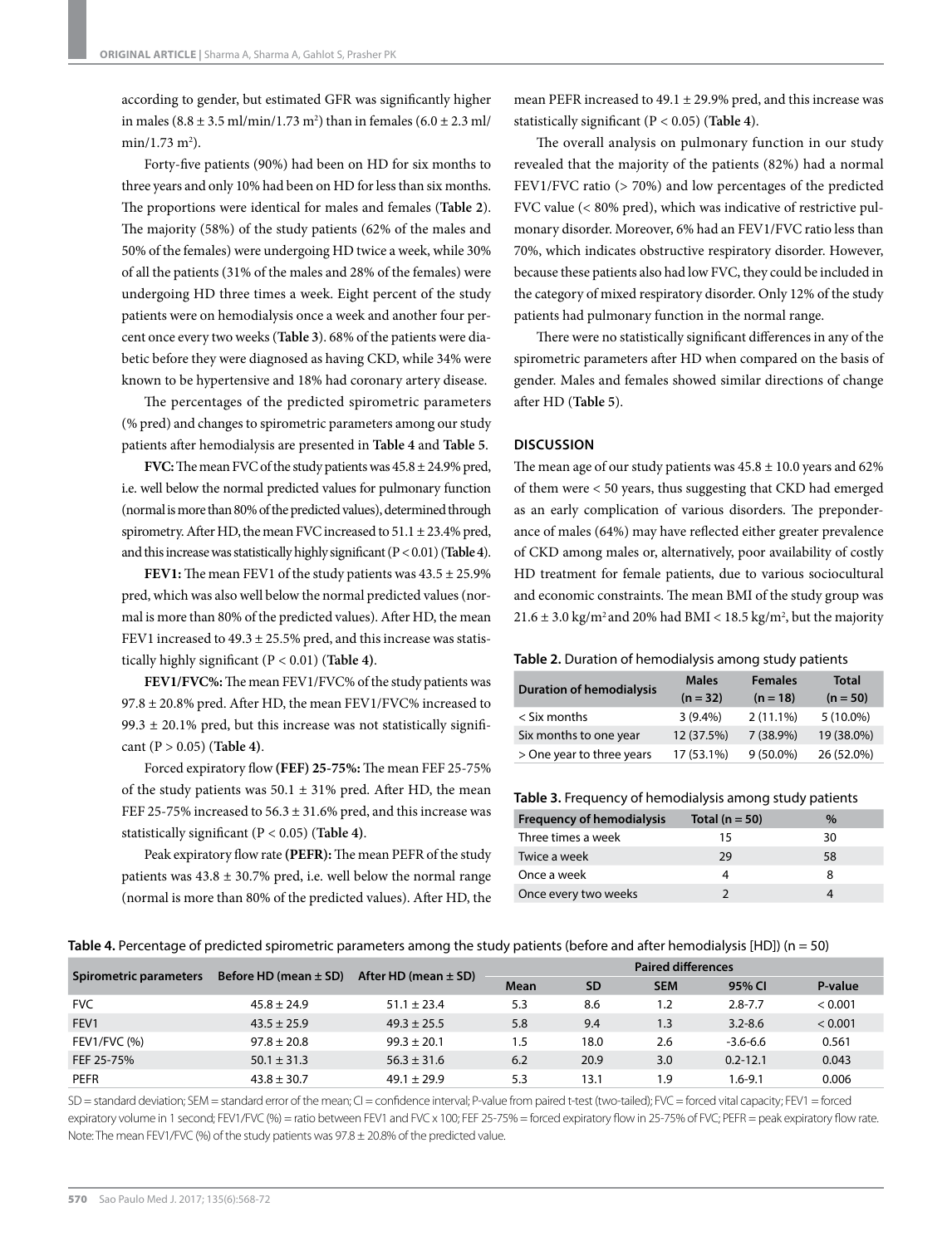(64%) of the patients had normal BMI. This was despite chronic illness, but the patients' obvious water retention and edema may have led to their normal BMI.

Anemia (94%) and hypoalbuminemia (72%) were very prevalent. This may have been due to higher levels of renal dysfunction and poor nutritional status, reflecting both an inflammatory state and poor nutritional status among the patients. The high prevalence of these conditions may also have been due to a hypercatabolic state in CKD, caused by accumulation of proinflammatory cytokines and a combination of factors like uremic toxicity, insulin resistance, and amino acid losses<sup>13</sup> during the dialysis procedure, rather than mere lack of a high protein diet.<sup>14</sup>

## **FVC (forced vital capacity)**

The mean FVC of the study group was  $45.8 \pm 24.9\%$  pred, i.e. well below the normal predicted values for pulmonary function. After HD, the mean FVC increased to  $51.1 \pm 23.4\%$  pred (P < 0.001). Our findings regarding FVC are in agreement with Mehmood.7,15-17 Decreased FVC, restrictive pattern and reduced airflows have been observed through spirometry, in studies by several authors. Chronic subclinical pulmonary edema due to increased capillary permeability and hypoalbuminemia was considered to be the cause for the decreased FVC.<sup>11,18</sup>

# **FEV1**

The mean FEV1 of our study patients was  $43.5 \pm 25.9\%$  pred. which was also well below the normal predicted values (normal is more than 80% of the predicted values). It showed a statistically significant increase after HD, to  $49 \pm 25.5\%$  pred (P < 0.01). However, these low FEV1 values were associated with a normal FEV1/FVC ratio in most of our patients, which suggested that the large airways were not affected in situations of chronic renal failure and that the reduction of FEV1 was primarily due to reduction in FVC, as in restrictive pulmonary disease. Reduced FEV1 as observed in our study patients has also been reported by Maehmood et al. and Nascimento et al.15,16 Inflammation and malnutrition have been found to present significant relationships with reduced pulmonary parameters.<sup>19</sup>

### **FEV1/FVC percentage ratio**

Most of the study patients (82%) had a normal FEV1/FVC ratio (> 70%) and reduced FVC (i.e. < 80% of the predicted values), which was indicative of restrictive pulmonary disorder, while 6% had an FEV1/FVC ratio of less than 70%, thus pointing towards obstructive respiratory disorder. However, the latter patients also presented decreased FVC and could be included in the category of mixed respiratory disorder. Only 12% of the study patients had pulmonary function within the normal range. The mean FEV1/FVC ratio of our patients was  $97.8 \pm 20.8\%$  pred, and this increased to 99.3  $\pm$  20.1% pred) after HD, but this increase was not statistically significant ( $P > 0.05$ ). In contrast to FEV1 and FVC, there were no significant changes overall or among the subgroups of the study patients regarding the FEV1/FVC ratio after HD, because there was corresponding increase in both parameters (FVC and FEV1). No significant change in this ratio was also observed by Navari et al.4

## **FEF 25-75% (forced expiratory flow over the middle part of FVC)**

FEF 25-75% is measured from a segment of the FVC that includes flow from medium and small airways. Decreased flows are common in the early stages of obstructive disease. In the presence of borderline values for FEV1/FVC, a low FEF 25-75% confirms airway obstruction and sometime signals decreased cross-sectional area in the small airways. The mean FEF 25-75%among our study patients was  $50.1 \pm 31.3\%$  pred and, after HD, it increased to  $56.3$  $\pm$  31.6% pred, which was a statistically significant increase (P < 0.05). Rakovaca et al. found decreased values for FEF 25-75% among ESRD patients.20 Mahmood et al. also observed decreased values that were indicative of small airway disease, in comparison with their controls.<sup>15</sup>

The improvement in FEF 25-75% that was achieved through HD among our study patients showed that there was a situation of reversible obstruction, comprising removal of excess fluid from the lungs that had been compressing the small airways. However, chronic subclinical pulmonary edema leading to peribronchial fibrosis may also contribute towards the persistent abnormalities in the small airways that are reflected in reduced FEF 25-75% values.

# **Table 5.** Change in spirometric parameters among patients after hemodialysis

|                       | Male $(n = 32)$ |      | Female $(n = 18)$ | P-value |       |
|-----------------------|-----------------|------|-------------------|---------|-------|
| Spirometric parameter | <b>Increase</b> |      | <b>Increase</b>   |         |       |
|                       | N               | $\%$ | N                 | $\%$    |       |
| <b>FVC</b>            | 25              | 78.1 | 15                | 83.3    | 0.941 |
| FEV1                  | 24              | 75.0 | 14                | 77.8    | 0.901 |
| FEV1/FVC ratio        | 21              | 65.6 | 10                | 55.6    | 0.689 |
| FEF 25-75%            | 17              | 53.1 | 13                | 72.2    | 0.307 |
| <b>PEFR</b>           | 19              | 59.4 | 11                | 61.1    | 0.856 |

FVC = forced vital capacity; FEV1 = forced expiratory volume in 1 second; FEF = forced expiratory flow; PEFR = peak expiratory flow rate.